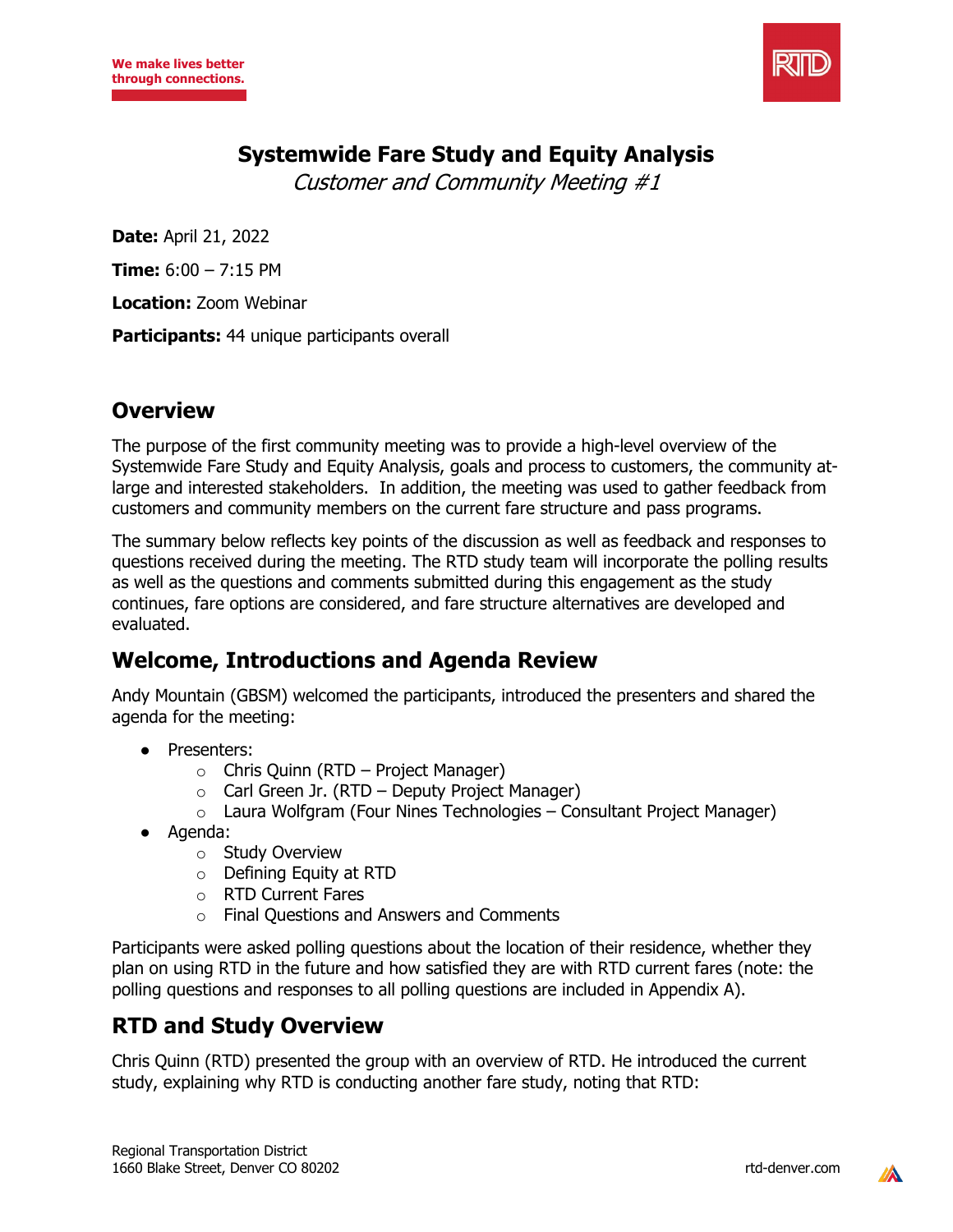

- Has heard feedback that fares and pass programs are too expensive and complicated.
- Is exploring ways of simplifying fares to make riding more equitable and easier to understand, while aligning fares with the value of the service.

He also explained how this approach is different than those conducted previously, explaining that this study:

- Takes a customer-centric approach.
- Is focused on promoting equity, affordability and simplicity.
- Will explore trade-offs associated with lowering fare revenue targets to accomplish broader goals related to affordability and ridership.

Carl Green Jr. (RTD) spoke to the study goals, explaining RTD's definition of the goals of the study. He explained that:

- An **equitable** fare structure supports transit-reliant/financially burdened customers and provides equitable and fair access to fares, products, and discounts regardless of race, color, national origin, income status and affiliation with other marginalized communities.
- An **affordable** fare structure aligns fares with the value of the service received.
- A **simple** fare structure makes fares easy to understand, with standardized discounts and streamlined fare payment options.

Chris Quinn provided an overview of the timeline and explained the progress to be achieved at each touchpoint.

- Spring 2022 Gather feedback on current fare structure.
- Summer 2022 Share and gather feedback on conceptual fare options.
- Fall 2022 Share and identify trade-offs between alternatives.
- Early 2023 Host formal public comment and hearing on the recommended structure.
- Spring 2023 Request Board adoption of the new fare structure and other fare policy changes.
- TBD Begin the implementation of the new fare structure and fare policy changes.

Participants were polled about their biggest fare-related challenges related to riding RTD and what improvements they might make to RTD fares. The study team then answered questions submitted virtually by participants (note: questions and answers are included in Appendix B; additional questions and comments not answered or addressed during the meeting due to time constraints are included in Appendix C).

# **Defining Equity**

Carl Green Jr. (RTD) presented information on the Title VI program and how equity is being considered in relation to the fare study. He noted that:

- Equity is a core principle of the RTD mission.
- An equitable mass transit system fairly distributes the benefits and adverse effects of transit service to customers regardless of their race, color, national origin, or income status.
- The Federal Transit Administration (FTA) requires transit agencies to assess whether a proposed fare change would have a **"disparate impact"** on minority populations or a "**disproportionate burden**" on low-income populations.

*IA*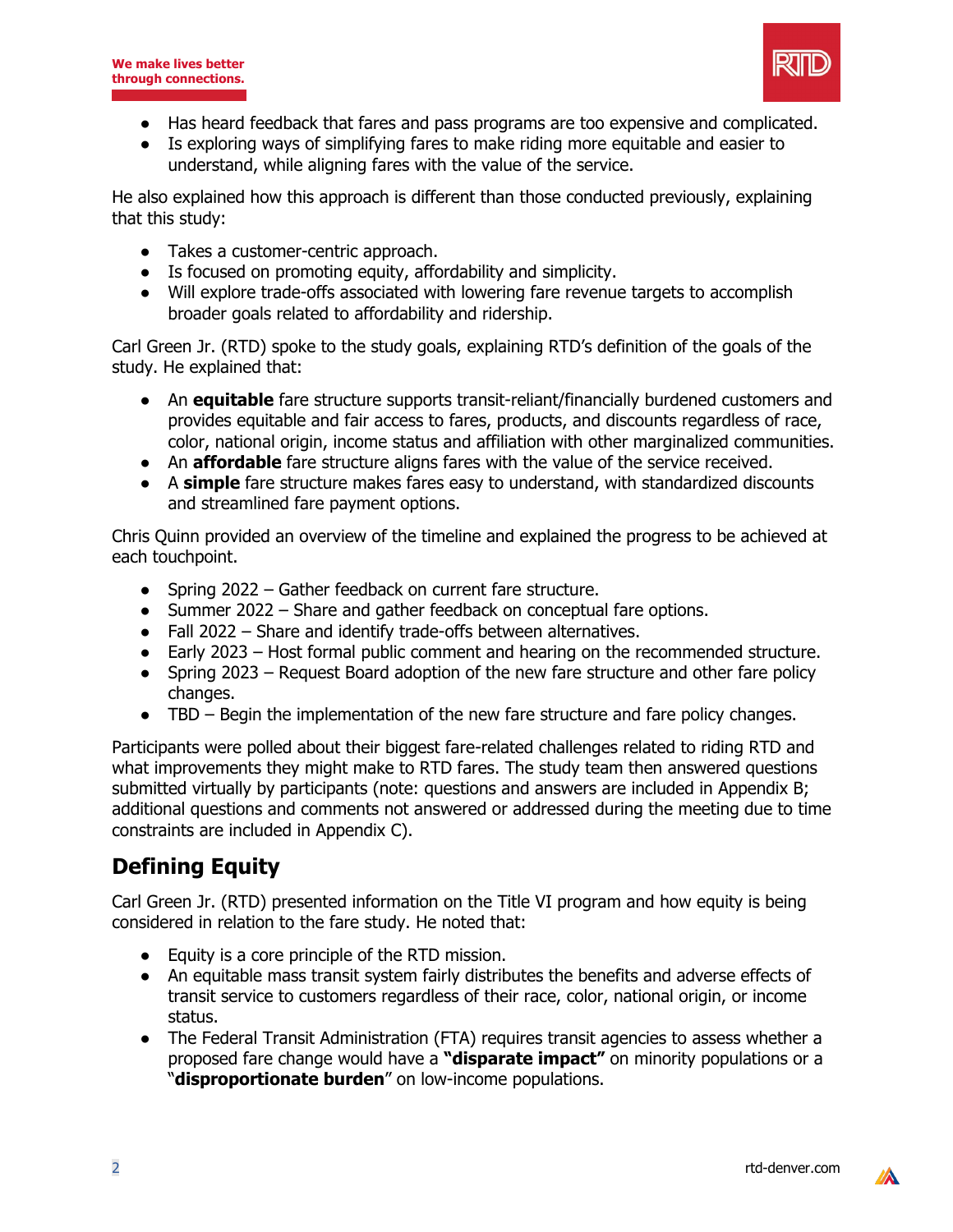

He explained the customer-centric approach of the study, which includes:

- Collaborating with community partners.
- Conducting customer and community meetings in both English and Spanish and ensuring access to language assistance for other languages.
- Forming three Feedback Panels (Equity, Pass Program and Jurisdiction), which will use customer and community input to provide feedback to RTD on how to meet study goals, fulfill customer and community needs and balance trade-offs among all goals and needs.

Participants were polled on whether they believe financially-burdened customers should pay less for transit and whether fares should be more affordable, even if it results in less service. The study team then answered questions submitted virtually by participants.

## **Current State of Fare Structure and Pass Programs**

Laura Wolfgram (Four Nines Technologies) presented information on the current state of the fare structure and pass programs offered, noting the complexity of the system. She explained that:

- $\bullet$  RTD fares are split into three fare levels (Local, Regional, and Airport) with four zones for rail trips. Fares depend on the number of fare zones traveled on rail or the type of bus service and distance traveled.
- RTD offers many fare products, discount levels and fare payment options, which have been updated most recently in 2016 and 2019.
	- o Fare products include a 3-Hour Pass, MyRide Stored Value, Day Pass, Monthly Pass, 10-Ride Ticket, and Access-a-Ride Tickets, among others
	- $\circ$  Discount levels are provided for low-income customers (40%); seniors 65+, individuals with disabilities and Medicare recipients (50%); and youth ages 6-19 (70%).
	- o Payment options include paper passes, mobile ticketing and smart cards.
- RTD provides three pass programs (EcoPass, Neighborhood EcoPass, and CollegePass), the primary purpose of which is to increase ridership. While passes appear discounted, they are priced based on the actual use by participants.

Participants were polled on whether RTD should have the same fare on bus and rail, regardless of distance, to make fares easier to understand, as well as whether RTD should have different fares for bus and rail to reflect the difference in service amenities. The study team then answered questions submitted virtually by participants.

## **Next Steps**

Andy Mountain thanked the participants for their presence and for their continued engagement throughout the duration of the meeting. Chris Quinn provided an overview of future ways to get involved in the Systemwide Fare Study and Equity Analysis, including:

- Filling out the first online customer survey, available on the website until May 8: https://www.rtd-denver.com/farestudy
- Participating in the next public engagement, anticipated for early summer, where RTD will share conceptual fare structure options for initial feedback.
- Using the comment form on the fare study website to stay informed and to submit questions and comments.

 $\mathbb{Z}$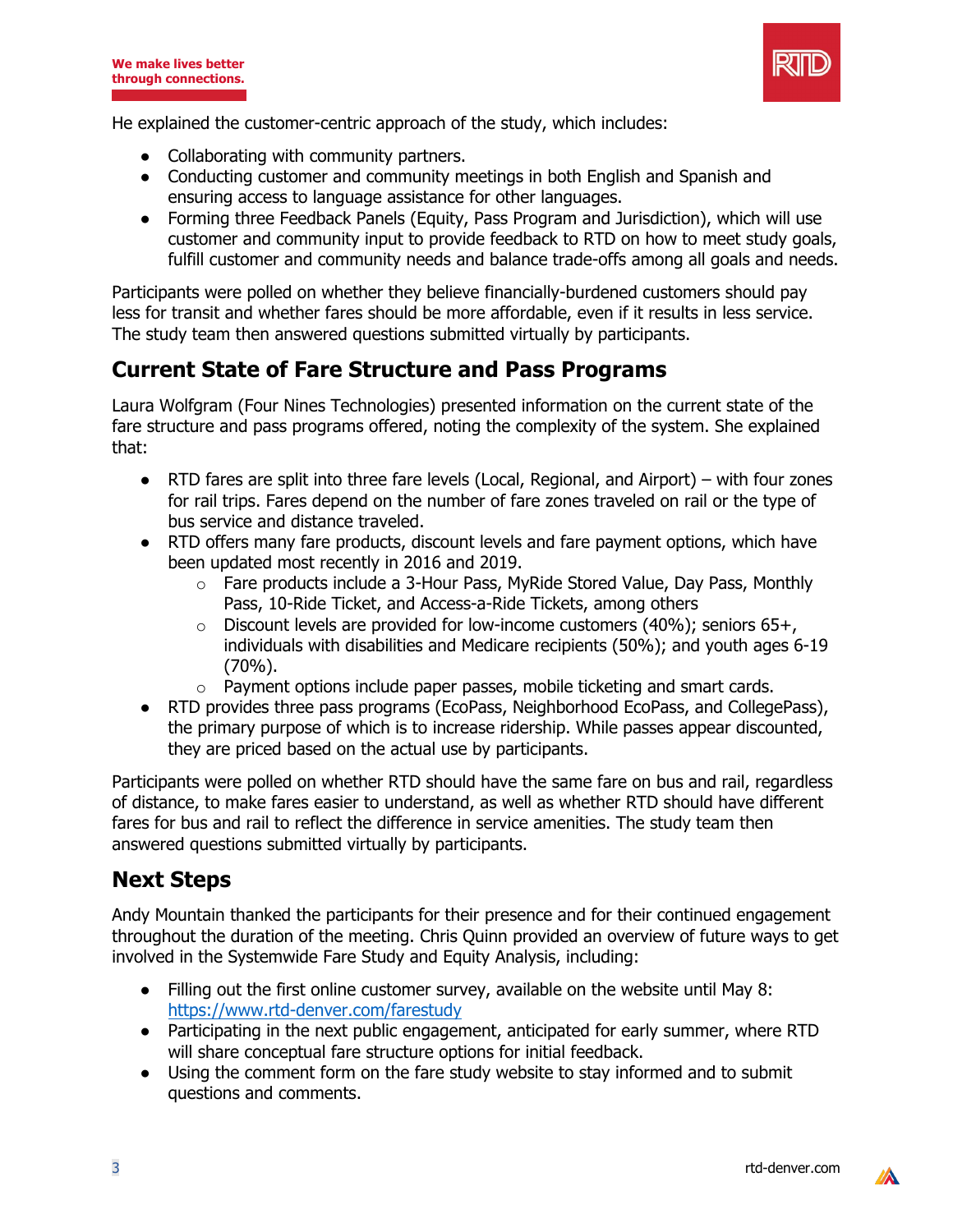

# **Panelists and Attendees**

**RTD Staff:** Bill Sirois, Carl Green Jr., Chris Quinn, Annette Hunter, Dani McLean, Christina Zazueta, Brandon Figliolino

**Consultant Team:** Laura Wolfgram (49T), Cyndy Pollan (49T), Andy Mountain (GBSM), Kaylie Showers (GBSM), Sid Bittman (GBSM), Virginia Garcia Pivik (GP&P)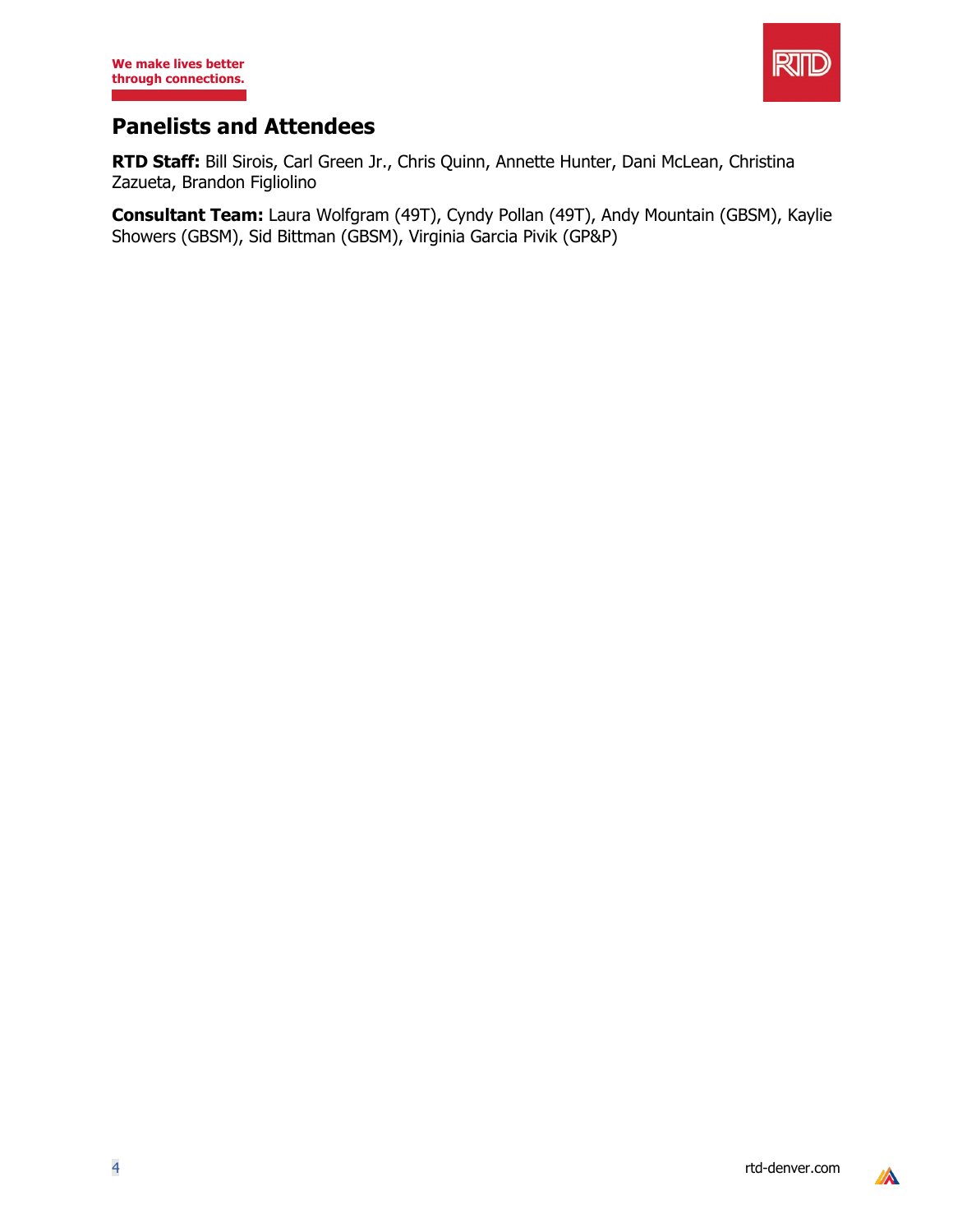

# **Appendix A: Polling Results**

**Polling Question 1:** In what county do you currently live? (28 respondents)

- $\bullet$  Adams  $-7\%$
- Arapahoe  $17.5\%$
- $\bullet$  Boulder 14%
- $\bullet$  Broomfield 7%
- Denver  $-35.5%$
- $\bullet$  Jefferson 14%
- $\bullet$  Weld 3.5%

**Polling Question 2:** In the next year, do you anticipate using RTD services? (27 respondents)

- $\bullet$  Yes 81.5%
- $\bullet$  Unsure 18.5%
- $No 0\%$

**Polling Question 3:** How satisfied are you with RTD current fares? (28 respondents)

- Satisfied  $10.5\%$
- $\bullet$  Very satisfied  $-3.5\%$
- $\bullet$  Neither satisfied nor dissatisfied  $-32\%$
- $\bullet$  Dissatisfied 35%
- $\bullet$  Very dissatisfied  $-17.5\%$

**Polling Question 4:** What is your biggest fare-related challenge related to riding RTD? (26 respondents)

- Fares are too expensive  $-42%$
- Understanding when to purchase a Local, Regional or Airport fare  $-19\%$
- $\bullet$  No access to location to purchase passes  $-15\%$
- Upgrading from a Local fare or pass to a Regional or Airport fare is inconvenient 11.5%
- $\bullet$  On-board purchase and inspection processes are unclear  $-4\%$
- There are too many different types of passes, making it difficult to pick  $-4\%$
- There are too many discount levels  $-4\%$

**Polling Question 5:** If you could improve RTD fares, what change would you make? (26 respondents)

- $\bullet$  Make fares less expensive  $-45\%$
- Provide the same discounts for seniors, individuals with disabilities, youth and lowincome adults – 27%
- $\bullet$  Expand access to the LiVE low-income fare program  $-4\%$
- Introduce new fare passes  $-4\%$
- $\bullet$  More locations to purchase fares or add value 4%
- More ways to pay my fare  $-4\%$
- Offer the same fare for all bus and rail services  $-4\%$
- Replace zones on rail with station-to-station fares 4%
- $\bullet$  Other 4%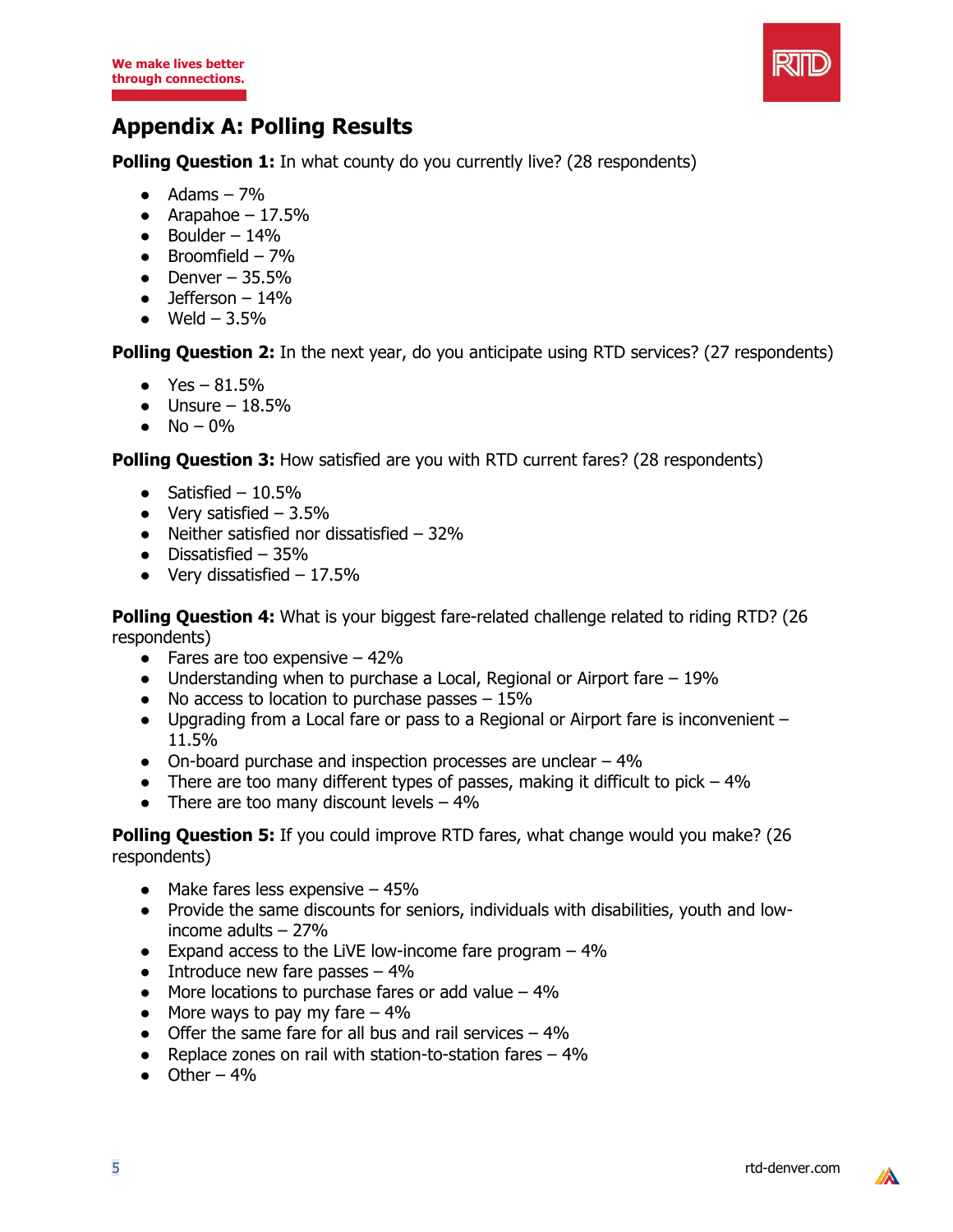

**Polling Question 6**: Do you believe that financially-burdened customers should pay less for transit fares than higher income customers? (28 respondents)

- Strongly agree  $-64%$
- $\bullet$  Agree 18%
- $\bullet$  Neither agree nor disagree  $-14\%$
- $\bullet$  Disagree 3.5%
- Strongly disagree 0%

**Polling Question 7**: Do you believe that RTD fares should be more affordable, even if it results in less service? (31 respondents)

- Strongly agree  $-9\%$
- Agree  $22.5%$
- Neither agree nor disagree  $-22.5%$
- $\bullet$  Disagree 32%
- Strongly disagree 13%

**Polling Question 8:** Do you believe to make fares easier to understand that RTD should have the same fare for all bus and rail services, regardless of how far you travel? (30 respondents)

- Strongly agree  $-20%$
- $\bullet$  Agree 26%
- $\bullet$  Neither agree nor disagree  $-33\%$
- $\bullet$  Disagree 16%
- $\bullet$  Strongly disagree 3%

**Polling Question 9:** Do you believe to reflect a difference in service amenities, RTD should have a different fare for bus than for rail services? (28 respondents)

- Strongly agree  $-7\%$
- $\bullet$  Agree 14%
- Neither agree nor disagree  $-25%$
- $\bullet$  Disagree 43%
- $\bullet$  Strongly disagree 11%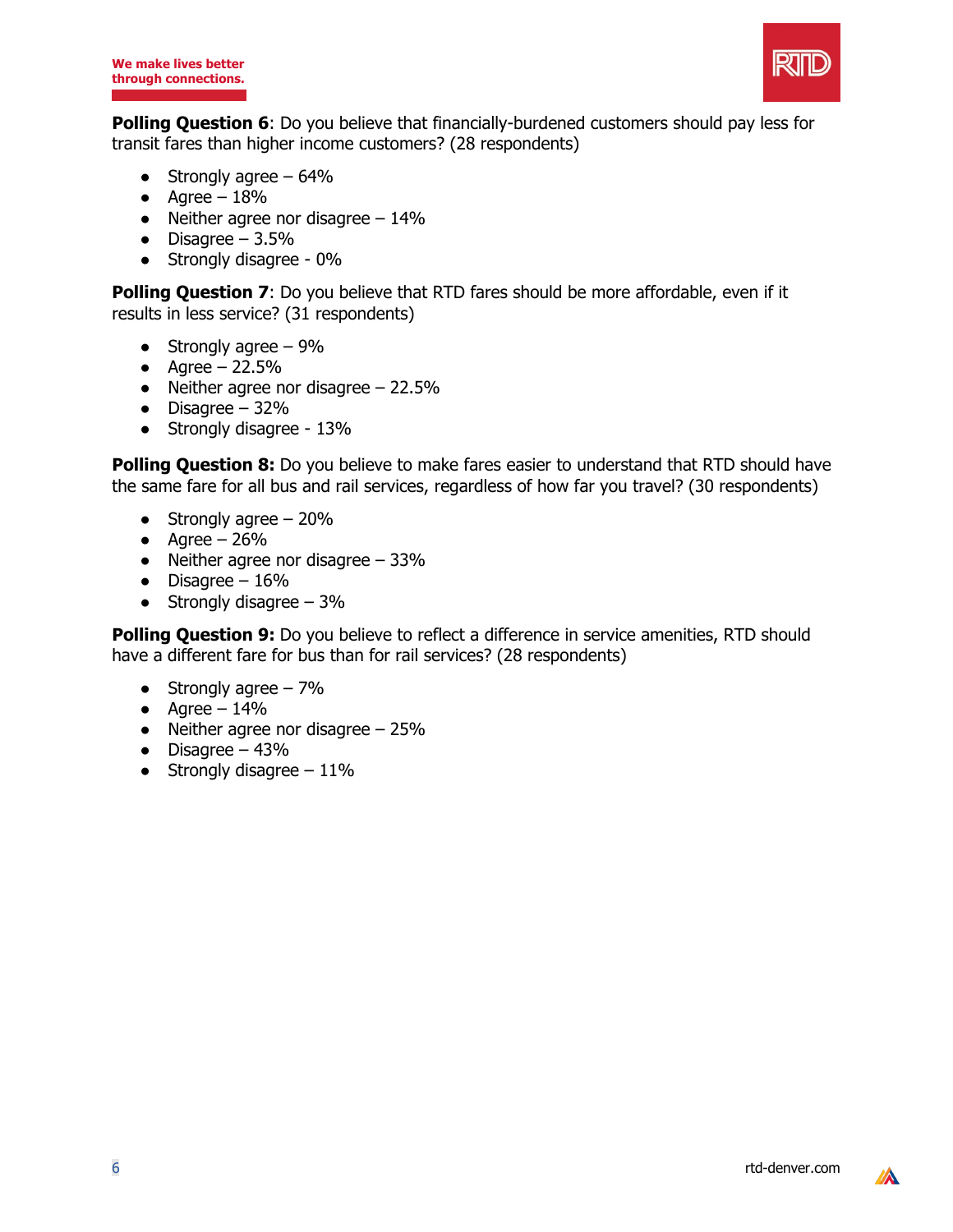

# **Appendix B: Question and Answers and Customer Feedback**

The following includes questions asked by participants in the question/answer chat and answered verbally or in writing during the meeting. The questions and answers have been grouped by theme:

### **Revenue and Funding Sources**

#### **Q: Using the \$53 million in federal grant money that was recently provided, what are RTD's top priorities in addressing rider concerns shared during the meeting?**

A: The RTD Board is responsible for making the decision regarding how the money will be spent. In terms of needs, RTD is in the process of assessing its needs for the upcoming six-year budget cycle. One of the biggest challenges RTD has attempted to address is related to operator salaries, which were recently increased.

#### **Q: What are the current RTD sources of revenue other than fares?**

A: RTD's primary source of revenue is sales tax. In the past, prior to the COVID-19 pandemic, fares accounted for 15 to 20% of the operating budget, although that has since decreased. Other sources are grants and other miscellaneous sources such as advertising.

## **Equity**

### **C: My main concern is equity – which begs affordability. We owe the low-income community every possible opportunity to move up.**

A: RTD strongly believes in advancing equity. RTD does provide a low-income fare program, offering discount passes for customers at or below 185% of the federal poverty level. RTD may examine refining that discount program, as well as potentially lowering fares.

#### **Q: Does equity include the unhoused?**

A: The primary focus of the study is focused on Title VI protected populations (race, color, national origin, income status). However, the study will also focus on other marginalized communities – including individuals experiencing houselessness.

## **Fare Structure and Policy Considerations**

### **Q: Is RTD considering eliminating fares completely?**

A: RTD is looking at other systems that may have implemented fare free policies, although a system-wide fare-free policy is not expected to be part of this study. RTD may consider having fare free customer segments (e.g., Youth) as well as examine other ways to address affordability without moving to a free fare system.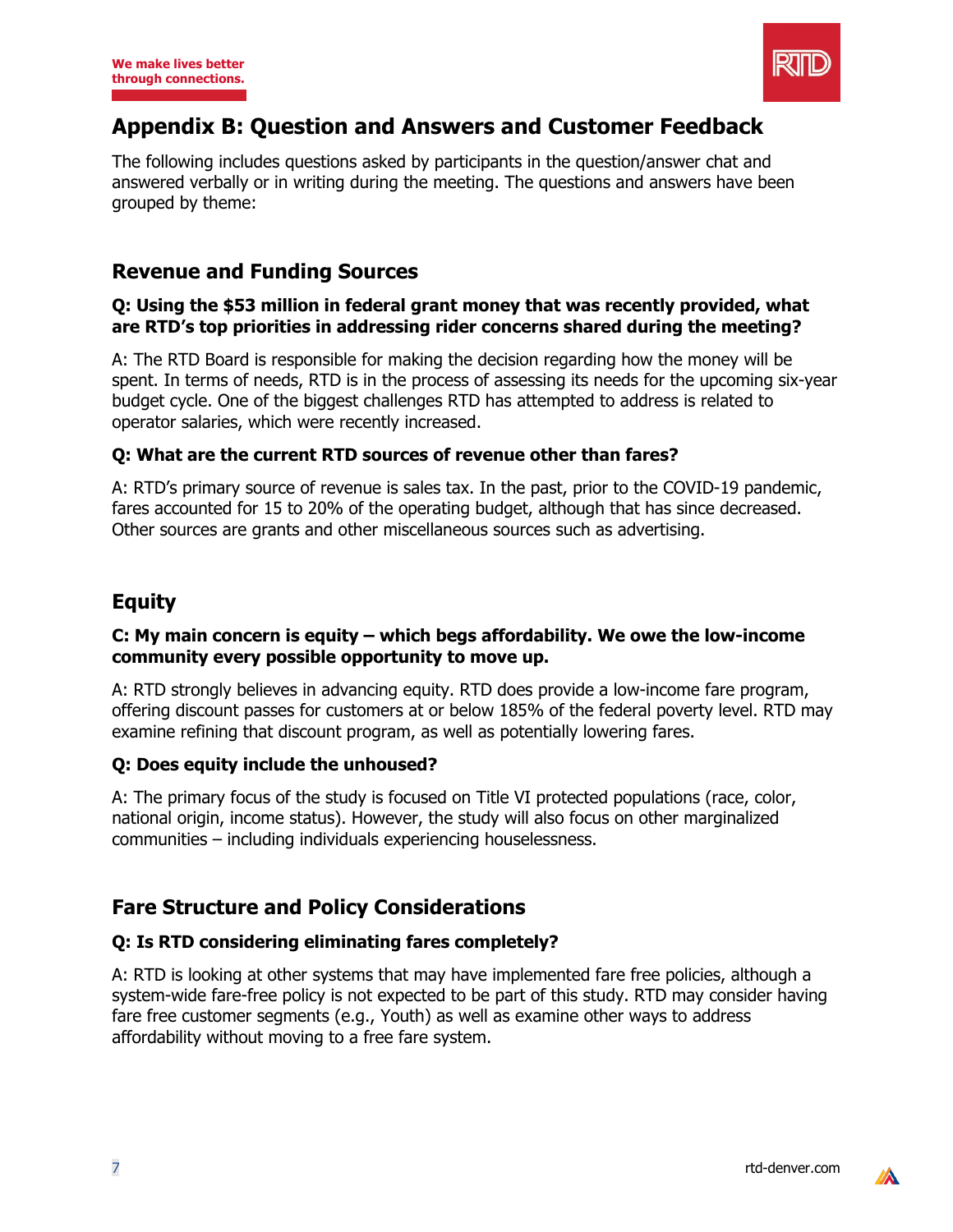

#### **Q: Will this study look at fare-capping or pass-earning schemes?**

A: RTD is in the process of implementing a new fare collection system, which will leverage the current mobile ticketing platform and will include fare capping. Customers will be able to use the mobile app or a new smart card. This is set to be implemented in summer/fall 2022.

#### **Q: Would RTD consider a discount on the annual pass?**

A: In the past RTD offered an annual pass (subscription for 12 monthly passes), but that was discontinued as part of the Fare Structure change in 2019. At this time, RTD is open to looking at this option.

#### **Q: Are there any plans to raise the upper income limit of the LiVE program to better match the cost of living in the Denver metro area?**

A: Different transit agencies define low-income in different ways. RTD will be examining the LiVE program income levels as part of the study.

#### **Q: Are there plans to add annual/monthly/weekly passes to the MyRide card?**

A: There are plans to offer daily and monthly fare capping independent of this study as part of RTD's new account-based ticketing system that is set to be implemented in summer/fall 2022. Customers will be able to use mobile barcodes on the RTD Mobile Tickets app or a new MyRide card to pay their fare with stored value and earn Day Passes and Monthly Passes as they go. Other passes may be considered as part of this study.

#### **Q: Has RTD considered a card for all youth under 18?**

A: This may be considered as part of this study.

#### **Q: Has the idea of family pricing been considered?**

A: This is something that RTD will be considering as part of this study.

#### **Q: Can RTD consolidate to a single discount level?**

A: This is something that RTD will be considering as part of this study.

#### **Q: Has there been any thought given to making bus and rail fares the same? What about paratransit?**

A: RTD is examining this as part of the study – whether the cost of rail, regional bus and local bus should all be the same, or whether customers should continue to pay more to travel longer distances. For paratransit fares, RTD follows federal guidelines regarding the maximum fare for paratransit services.

#### **Q: Currently, monthly passes are calendar-based – it doesn't make sense to buy one unless it's the start of the month. Are there plans to make them so they expire 30 days after purchase? Or to prorate them for the unused portion of the month?**

A: A rolling monthly pass may be more challenging for bus operators who visually assess passes – particularly because RTD uses paper passes. RTD will also be implementing fare capping as part of the new fare collection system, which may cause confusion if combined with this rolling system. RTD will consider whether a rolling pass option should be explored in combination with the new fare collection system.

 $\mathbb{Z}$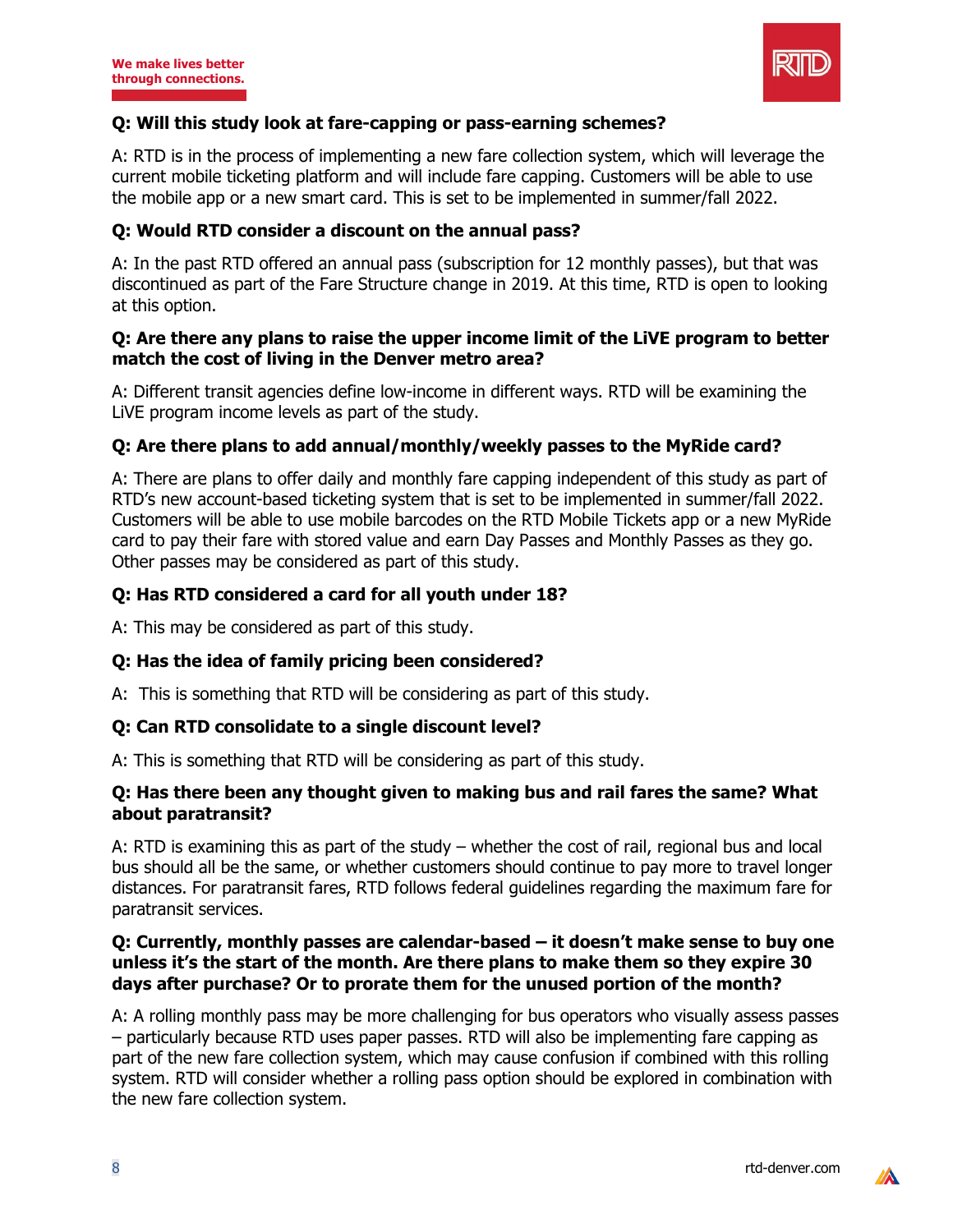

#### **Q: If a fare structure differentiated between service amenities, how would it assess the regional buses that are more comfortable than rail or the ability to avoid having to transfer?**

A: Those are the types of amenities and advantages RTD may examine in this study – asking how to evaluate the price of a premium service compared to other services.

#### **Q: Is RTD considering tap-on/tap-off fare collection so passengers do not need to figure out the number of zones they are traveling through?**

A: The technology RTD is implementing currently does not allow for this type of system. Introducing tap-on/tap-off would require additional technology investment. This study may consider alternatives to RTD's current zoned fare structure for rail.

#### **Q: For higher education, is there an appetite to combine employee and student passes?**

A: Those are two different travel markets. There may be challenges in combining these into one, but RTD would need to explore this further.

### **Q: Will there be a fare reduction for college students?**

A: RTD does offer the CollegePass, although not every college in the Denver metro area participates. As part of the program, RTD has convened a Pass Program Feedback Panel, which includes colleges that are currently participating as well as those that are not, to better understand how to expand the program and/or better serve this customer segment.

## **Fare Payment Methods**

### **Q: Do paper passes expire? Can customers still use 2021 passes?**

A: Customers that possess 2020 and 2021 10-Ride and Access-a-Ride Ticket Books may use them through 2023. However, Day Passes expire based on the date stamp and cannot be used for future dates.

### **Q: Will the RTD MyRide Card be discontinued? If so, is there an estimated date?**

A: RTD is implementing a new fare collection system (also known as account-based ticketing). Current MyRide Cards will not work on the new system. Customers will need to obtain new MyRide Cards for this system starting this summer/fall. Alternatively, they will be able to use the new system using with a barcode on the RTD Mobile Tickets app. The MyRide branding will be transitioned to the new account-based ticketing system.

### **Q: Is getting rid of paper passes, especially for monthly passes, an option?**

A: Yes, that's under consideration.

### **Miscellaneous**

#### **Q: What is the new name of the Call-n-Ride? Is it open to anyone?**

A: The new name is FlexRide and the service is available to all on a first-come, first-served basis. Call our Customer Care team at 303.299.6000, option 2, to reserve your ride.

 $\mathbb{Z}$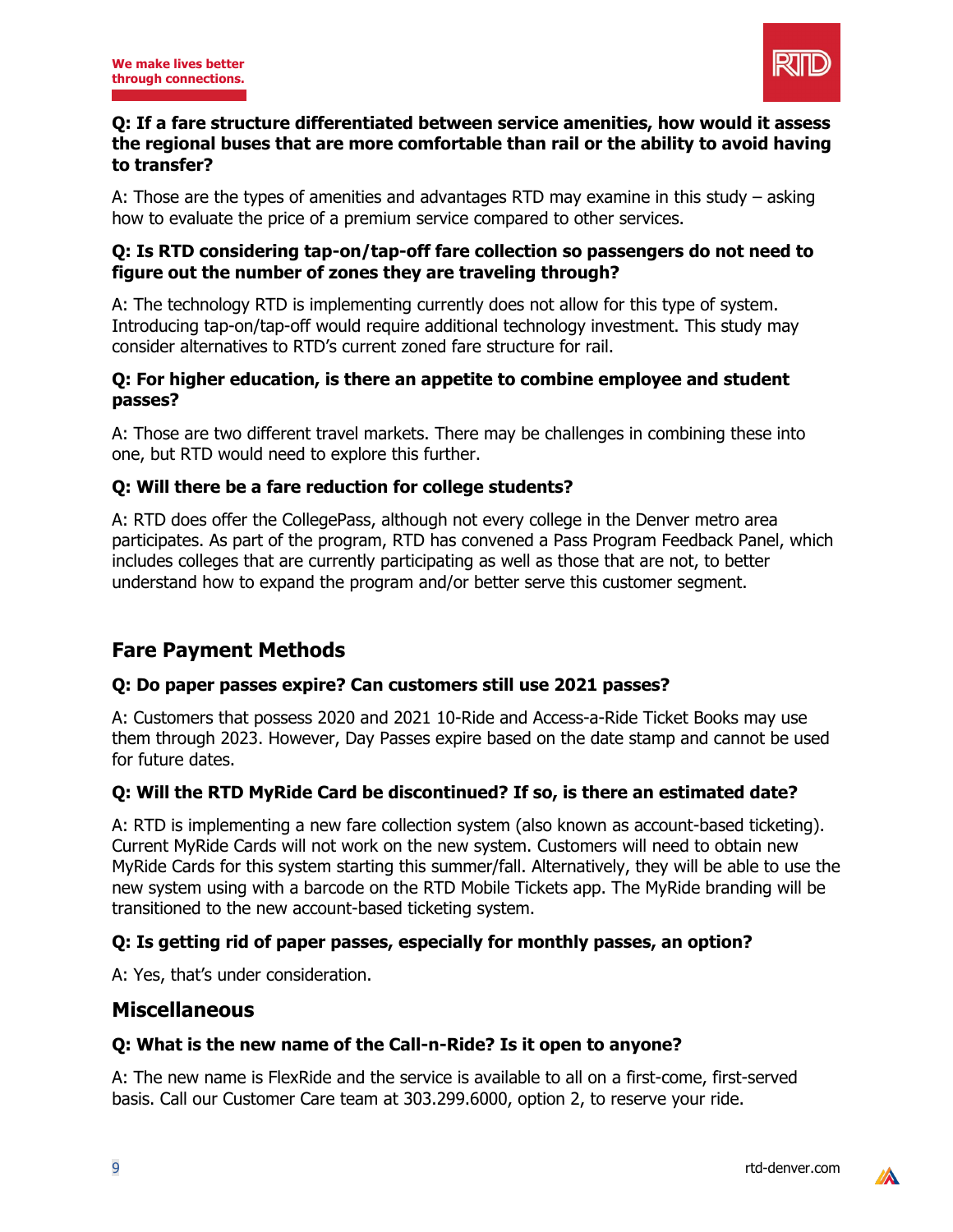

# **Appendix C: Additional Questions and Comments**

The following questions and comments were submitted to the study team through the Zoom webinar platform but were not answered or addressed due to time constraints. The questions and comments have been grouped by theme:

### **Safety and Security**

- **Q:** What are you doing about safety?
- **C:** I would pay for safety versus lower fares.
- **Q:** What is the security budget?
- **C:** Please consider taking the security budget and applying it to eliminating fares.
- **Q:** Where does RTD fall on the removal of unhoused from the Union Station terminal?

### **Fare Revenue, Funding Sources and Expenses**

- **Q:** What percentage of expenses go towards collecting fares?
- **Q:** How are fares a significant portion of revenue if they are less than 10%?
- **Q:** Any consideration for changing to a revenue source like property taxes?

**Q:** Instead of reducing service based on reducing fares, what other revenue sources can be tapped?

### **Fare Payment Methods**

**Q:** What about a QR code to pay for fares?

**Q:** Why do day passes that are purchased on the mobile app expire about 6 weeks after the date of purchase?

**Q:** What's the rationale for paper tickets being valid for multiple years, but mobile tickets expiring after 45 days?

### **Fare Structure**

**Q:** Would you sell an all-encompassing pass for every destination?

**C:** Youth and low-income [discounts] should be the same.

**C:** Bus and rail should be priced differently.

**C:** Free transit for kids and free transit for median income and below would be good. Los Angeles has a model to copy.